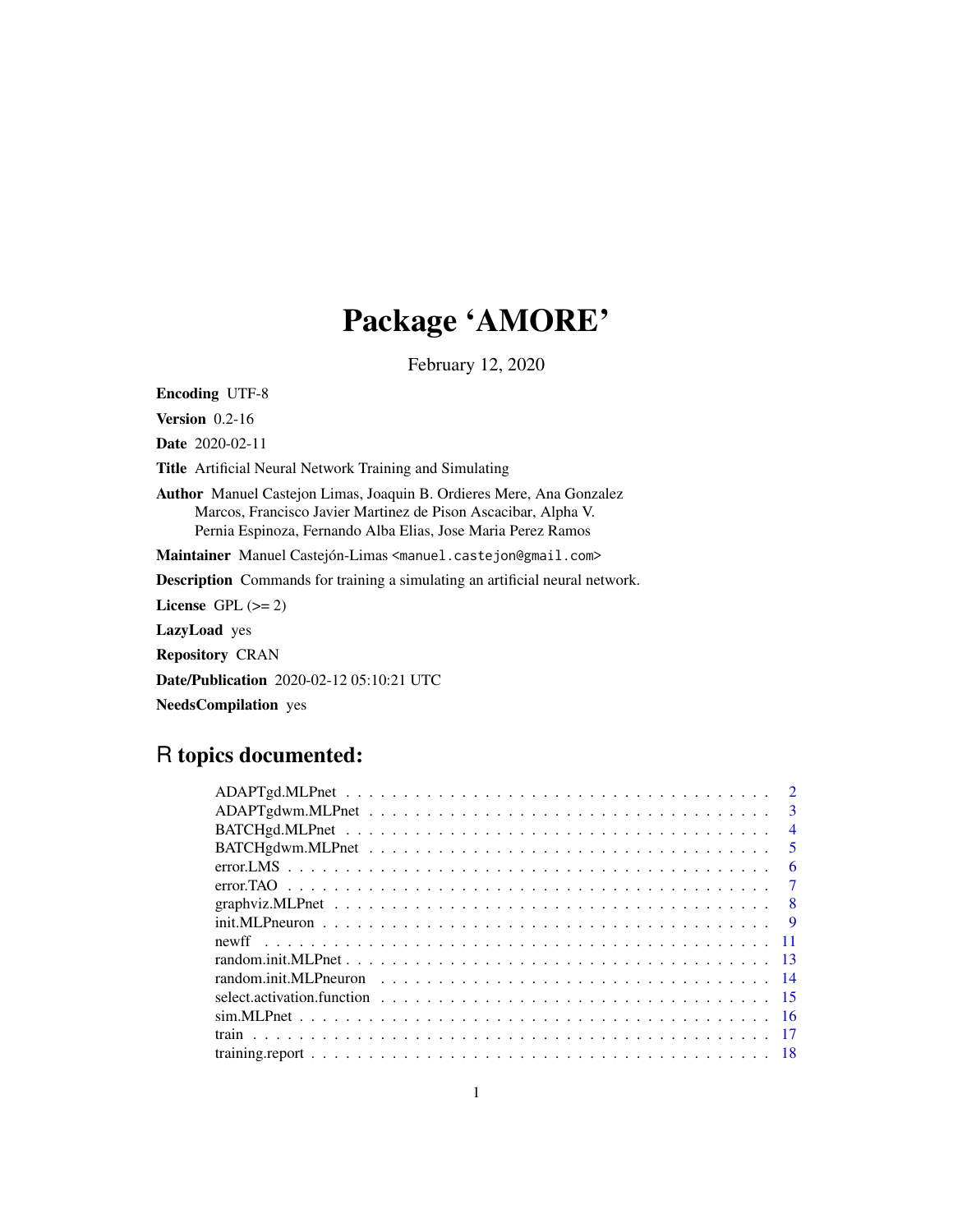#### <span id="page-1-0"></span> $\bf 1$ ndex  $\bf 20$  $\bf 20$

<span id="page-1-1"></span>ADAPTgd.MLPnet *Adaptative gradient descent training*

## Description

Adaptative gradient descent training method.

## Usage

ADAPTgd.MLPnet(net,P, T,n.epochs, n.threads=0L)

## Arguments

| net       | Neural Network to train.                                    |
|-----------|-------------------------------------------------------------|
| P         | Input data set.                                             |
| T         | Target output data set.                                     |
| n.epochs  | Number of epochs to train                                   |
| n.threads | Unused, but required to match the BATCH* function template. |

#### Value

This function returns a neural network object modified according to the input and target data set.

## Author(s)

Manuel Castejón Limas. <manuel.castejon@gmail.com> Joaquin Ordieres Meré. <j.ordieres@upm.es> Ana González Marcos. <ana.gonzalez@unirioja.es> Alpha V. Pernía Espinoza. <alpha.pernia@unirioja.es> Francisco Javier Martinez de Pisón. <fjmartin@unirioja.es> Fernando Alba Elías. <fernando.alba@unavarra.es>

## References

Simon Haykin. Neural Networks – a Comprehensive Foundation. Prentice Hall, New Jersey, 2nd edition, 1999. ISBN 0-13-273350-1.

## See Also

[newff](#page-10-1)[,train](#page-16-1), ADAPTgdwm.MLPnet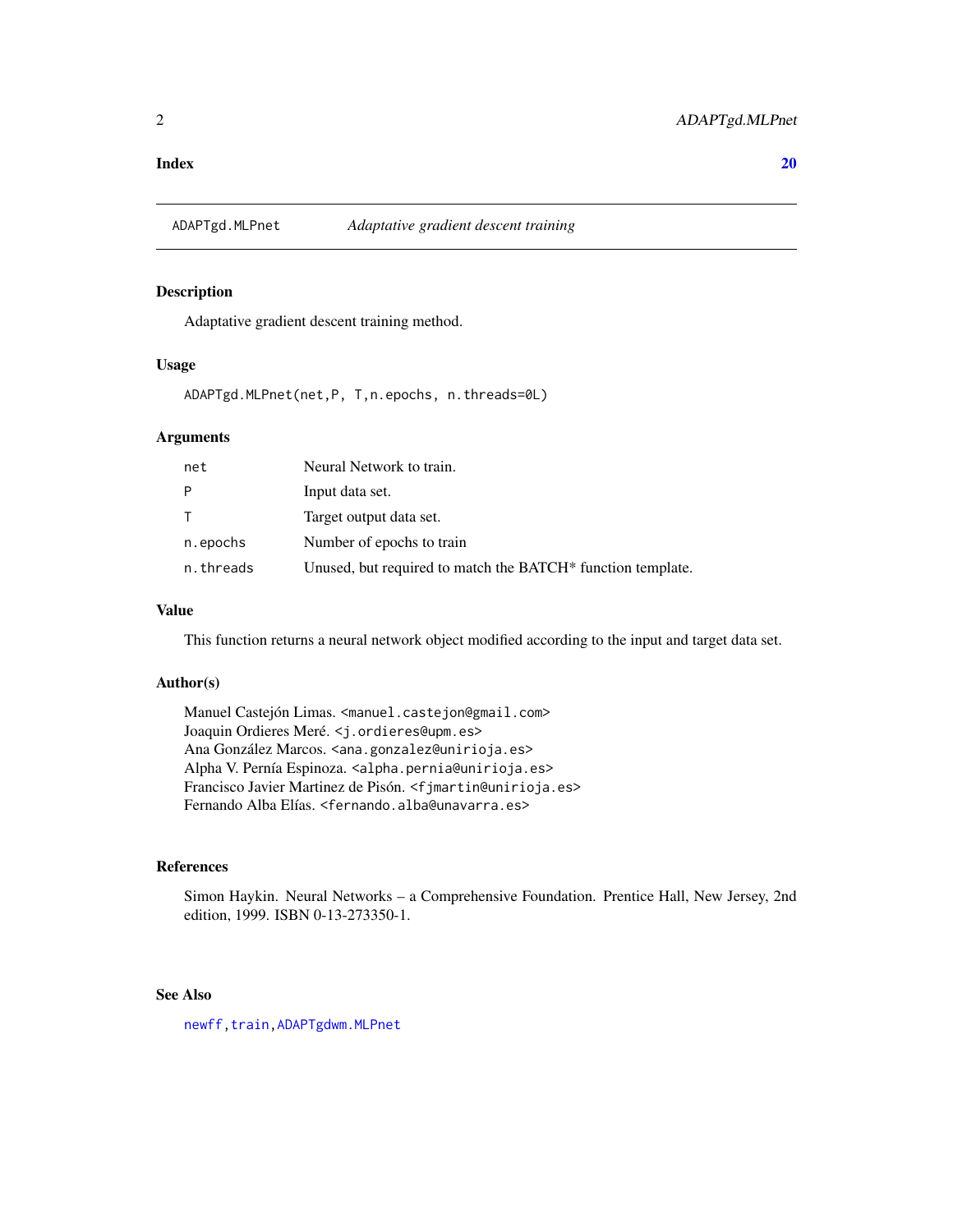<span id="page-2-1"></span><span id="page-2-0"></span>ADAPTgdwm.MLPnet *Adaptative gradient descent with momentum training*

## Description

Adaptative gradient descent with momentum training method.

## Usage

ADAPTgdwm.MLPnet(net,P, T,n.epochs, n.threads=0L)

## Arguments

| net          | Neural Network to train.                                                |
|--------------|-------------------------------------------------------------------------|
| P            | Input data set.                                                         |
| $\mathsf{T}$ | Target output data set.                                                 |
| n.epochs     | Number of epochs to train                                               |
| n.threads    | Unused, but required to match the BATCH <sup>*</sup> function template. |

## Value

This function returns a neural network object modified according to the input and target data set.

## Author(s)

Manuel Castejón Limas. <manuel.castejon@gmail.com> Joaquin Ordieres Meré. <j.ordieres@upm.es> Ana González Marcos. <ana.gonzalez@unirioja.es> Alpha V. Pernía Espinoza. <alpha.pernia@unirioja.es> Francisco Javier Martinez de Pisón. <fjmartin@unirioja.es> Fernando Alba Elías. <fernando.alba@unavarra.es>

## References

Simon Haykin. Neural Networks – a Comprehensive Foundation. Prentice Hall, New Jersey, 2nd edition, 1999. ISBN 0-13-273350-1.

## See Also

[newff](#page-10-1)[,train](#page-16-1)[,ADAPTgd.MLPnet](#page-1-1)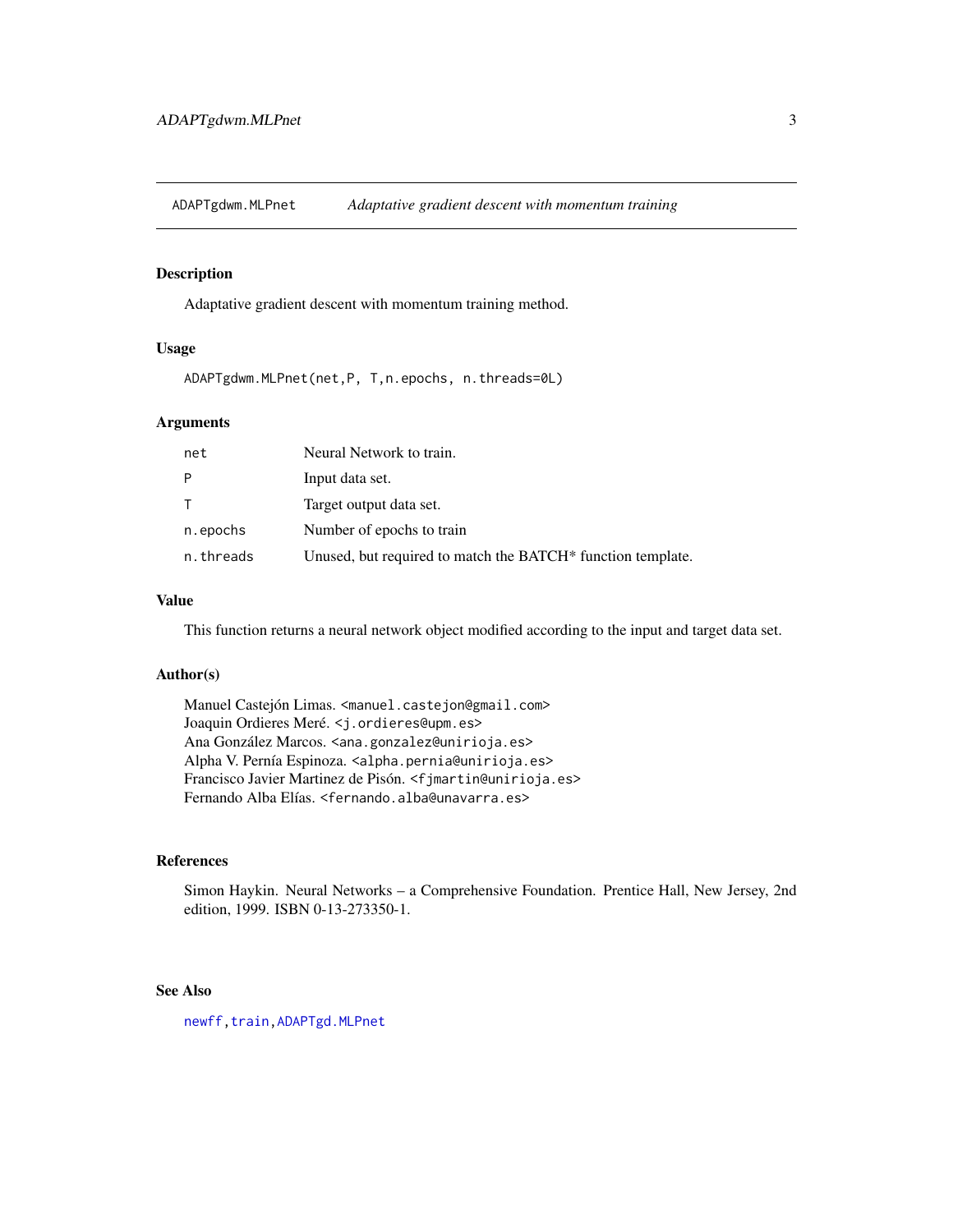<span id="page-3-1"></span><span id="page-3-0"></span>

Modifies the neural network weights and biases according to the training set.

## Usage

BATCHgd.MLPnet(net,P,T,n.epochs, n.threads=0L)

## Arguments

| net       | Neural Network to train.                                                                                                             |
|-----------|--------------------------------------------------------------------------------------------------------------------------------------|
| P         | Input data set.                                                                                                                      |
| T.        | Target output data set.                                                                                                              |
| n.epochs  | Number of epochs to train                                                                                                            |
| n.threads | Number of threads to spawn. If $\lt 1$ , spawns NumberProcessors-1 threads. If no<br>OpenMP is found, this argument will be ignored. |

## Value

This function returns a neural network object modified according to the chosen data.

## Author(s)

Manuel Castejón Limas. <manuel.castejon@gmail.com> Joaquin Ordieres Meré. <j.ordieres@upm.es> Ana González Marcos. <ana.gonzalez@unirioja.es> Alpha V. Pernía Espinoza. <alpha.pernia@unirioja.es> Francisco Javier Martinez de Pisón. <fjmartin@unirioja.es> Fernando Alba Elías. <fernando.alba@unavarra.es>

## References

Simon Haykin. Neural Networks – a Comprehensive Foundation. Prentice Hall, New Jersey, 2nd edition, 1999. ISBN 0-13-273350-1.

## See Also

[newff](#page-10-1), train, BATCHgdwm.MLPnet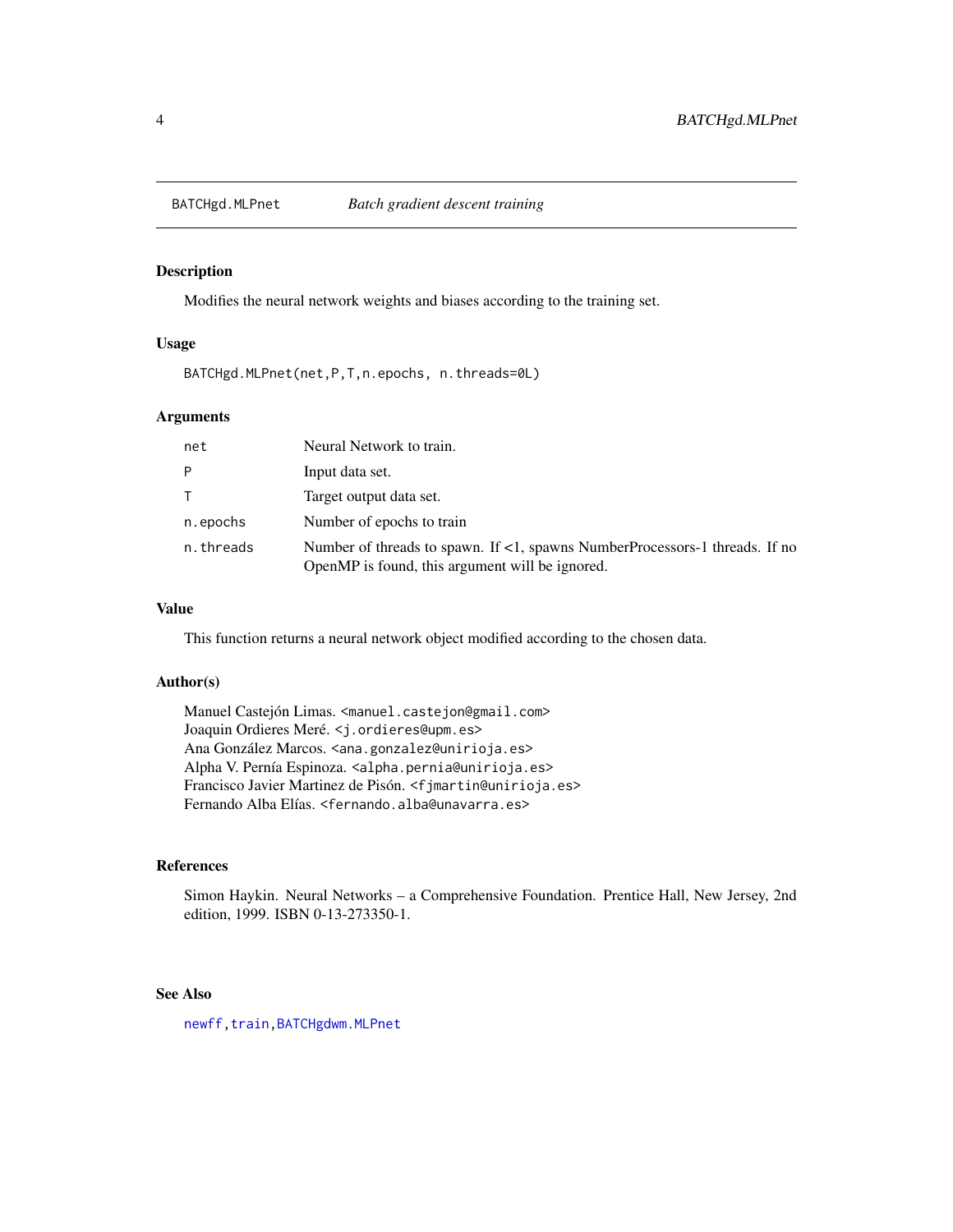<span id="page-4-1"></span><span id="page-4-0"></span>BATCHgdwm.MLPnet *Batch gradient descent with momentum training*

## Description

Modifies the neural network weights and biases according to the training set.

## Usage

BATCHgdwm.MLPnet(net,P,T, n.epochs, n.threads=0L)

## Arguments

| net       | Neural Network to train.                                                                                                              |
|-----------|---------------------------------------------------------------------------------------------------------------------------------------|
| P         | Input data set.                                                                                                                       |
| T.        | Target output data set.                                                                                                               |
| n.epochs  | Number of epochs to train                                                                                                             |
| n.threads | Number of threads to spawn. If $\leq 1$ , spawns NumberProcessors-1 threads. If no<br>OpenMP is found, this argument will be ignored. |

## Value

This functions returns a neural network object modified according to the chosen data.

## Author(s)

Manuel Castejón Limas. <manuel.castejon@gmail.com> Joaquin Ordieres Meré. <j.ordieres@upm.es> Ana González Marcos. <ana.gonzalez@unirioja.es> Alpha V. Pernía Espinoza. <alpha.pernia@unirioja.es> Francisco Javier Martinez de Pisón. <fjmartin@unirioja.es> Fernando Alba Elías. <fernando.alba@unavarra.es>

## References

Simon Haykin. Neural Networks – a Comprehensive Foundation. Prentice Hall, New Jersey, 2nd edition, 1999. ISBN 0-13-273350-1.

## See Also

[newff](#page-10-1), train, BATCHgd.MLPnet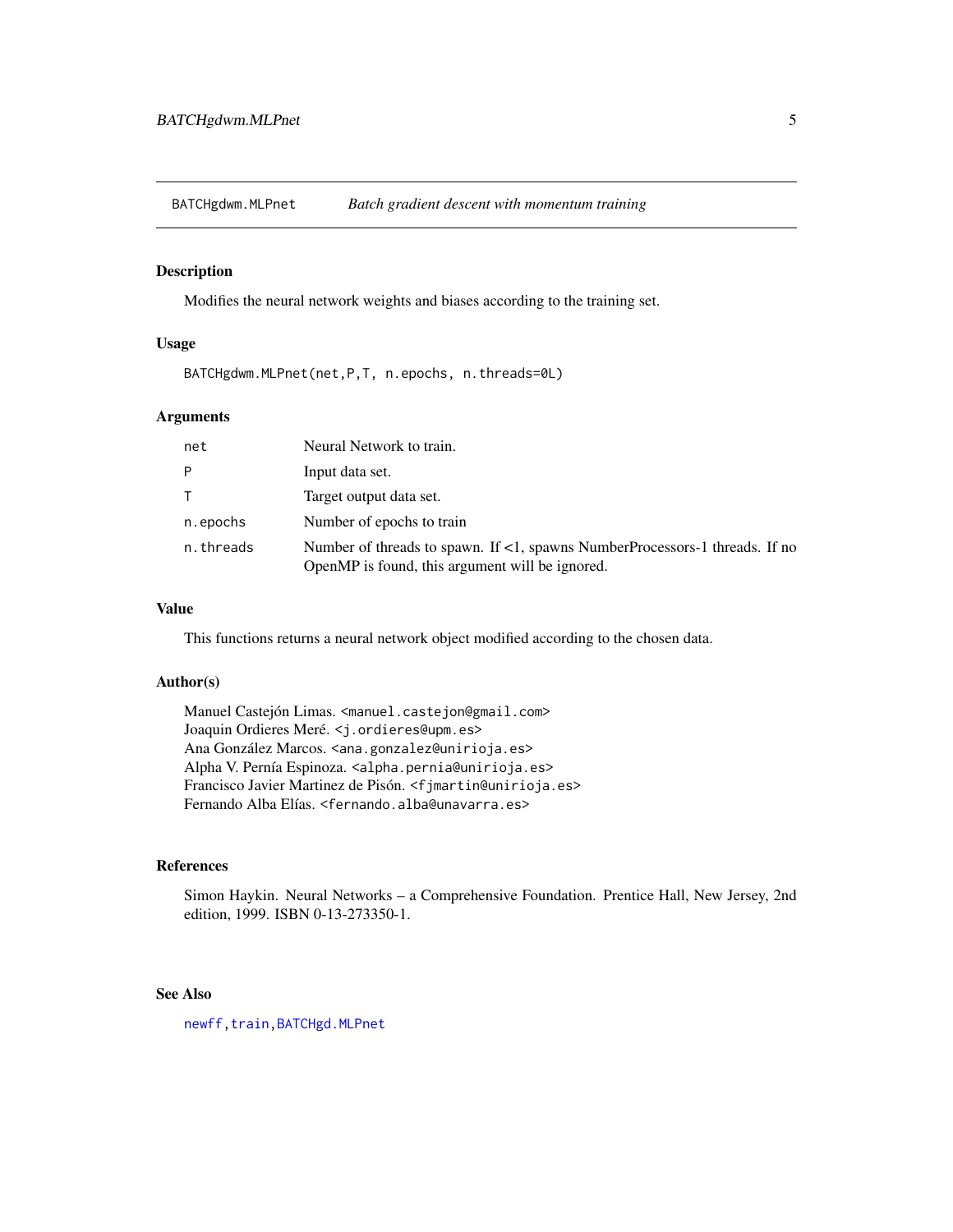<span id="page-5-1"></span><span id="page-5-0"></span>

The error functions calculate the goodness of fit of a neural network according to certain criterium:

- LMS: Least Mean Squares Error.
- LMLS: Least Mean Log Squares minimization.
- TAO: TAO error minimization.

The deltaE functions calculate the influence functions of their error criteria.

## Usage

```
error.LMS(arguments)
error.LMLS(arguments)
error.TAO(arguments)
deltaE.LMS(arguments)
deltaE.LMLS(arguments)
deltaE.TAO(arguments)
```
## Arguments

arguments List of arguments to pass to the functions.

- The first element is the prediction of the neuron.
- The second element is the corresponding component of the target vector.
- The third element is the whole net. This allows the TAO criterium to know the value of the S parameter and eventually ( next minor update) will allow the user to apply regularization criteria.

## Value

This functions return the error and influence function criteria.

#### Author(s)

Manuel Castejón Limas. <manuel.castejon@gmail.com> Joaquin Ordieres Meré. <j.ordieres@upm.es> Ana González Marcos. <ana.gonzalez@unirioja.es> Alpha V. Pernía Espinoza. <alpha.pernia@unirioja.es> Francisco Javier Martinez de Pisón. <fjmartin@unirioja.es> Fernando Alba Elías. <fernando.alba@unavarra.es>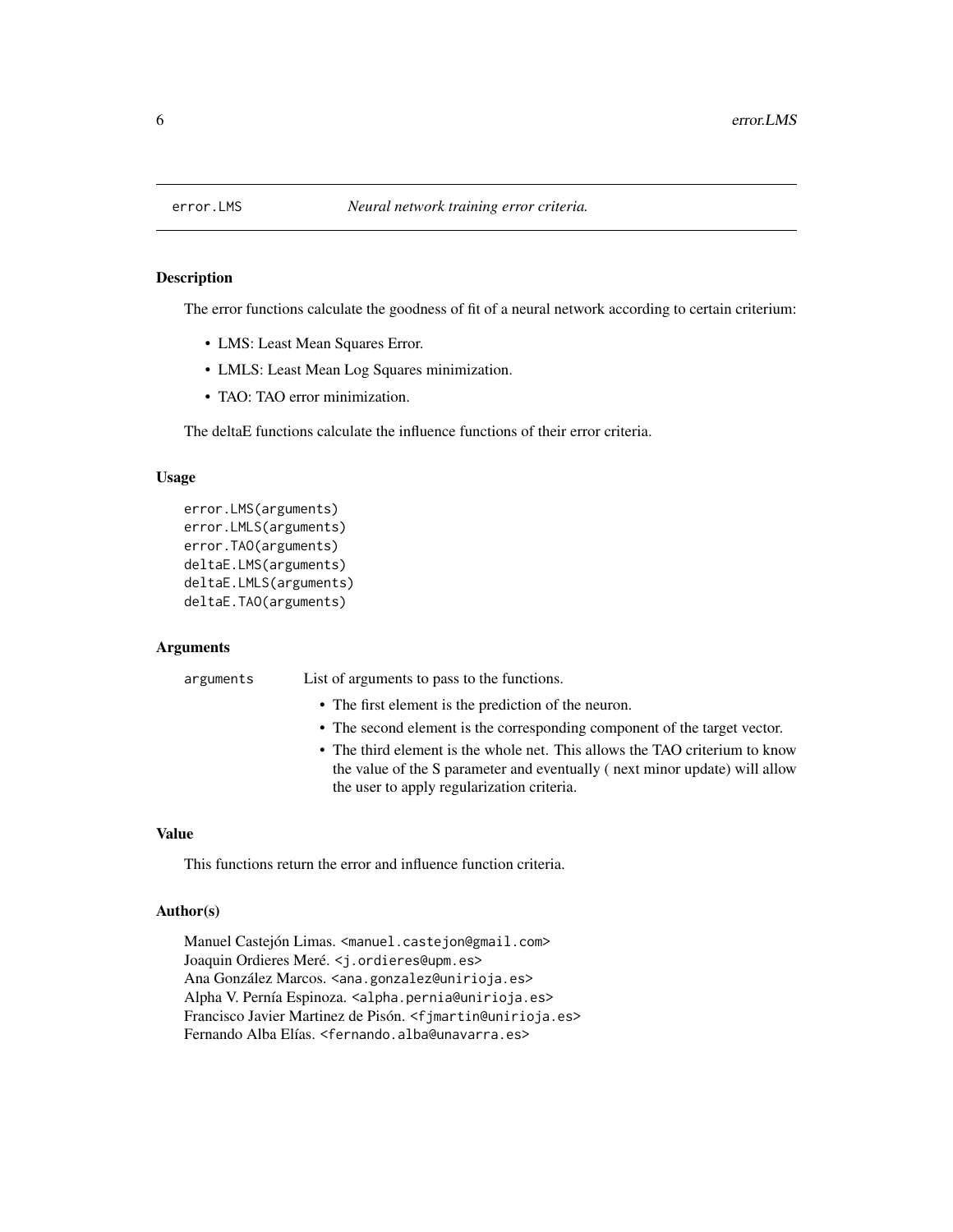#### <span id="page-6-0"></span>error.TAO 7

## References

Pernía Espinoza, A.V., Ordieres Meré, J.B., Martínez de Pisón, F.J., González Marcos, A. TAOrobust backpropagation learning algorithm. Neural Networks. Vol. 18, Issue 2, pp. 191–204, 2005.

Simon Haykin. Neural Networks – a Comprehensive Foundation. Prentice Hall, New Jersey, 2nd edition, 1999. ISBN 0-13-273350-1.

## See Also

[train](#page-16-1)

error.TAO *TAO robust error criterium auxiliar functions.*

## Description

Auxiliar functions. Not meant to be called from the user but from the [error.TAO](#page-5-1) and the [deltaE.TAO](#page-5-1) functions.

## Usage

```
hfun(v,k)
phifun(v,k)
dphifun(v,k)
```
#### Arguments

| ν | Input value.     |
|---|------------------|
| k | Threshold limit. |

## Value

These functions return a numeric array with dimension equal to the dimension of v.

## Author(s)

Manuel Castejón Limas. <manuel.castejon@gmail.com> Joaquin Ordieres Meré. <j.ordieres@upm.es> Ana González Marcos. <ana.gonzalez@unirioja.es> Alpha V. Pernía Espinoza. <alpha.pernia@unirioja.es> Francisco Javier Martinez de Pisón. <fjmartin@unirioja.es> Fernando Alba Elías. <fernando.alba@unavarra.es>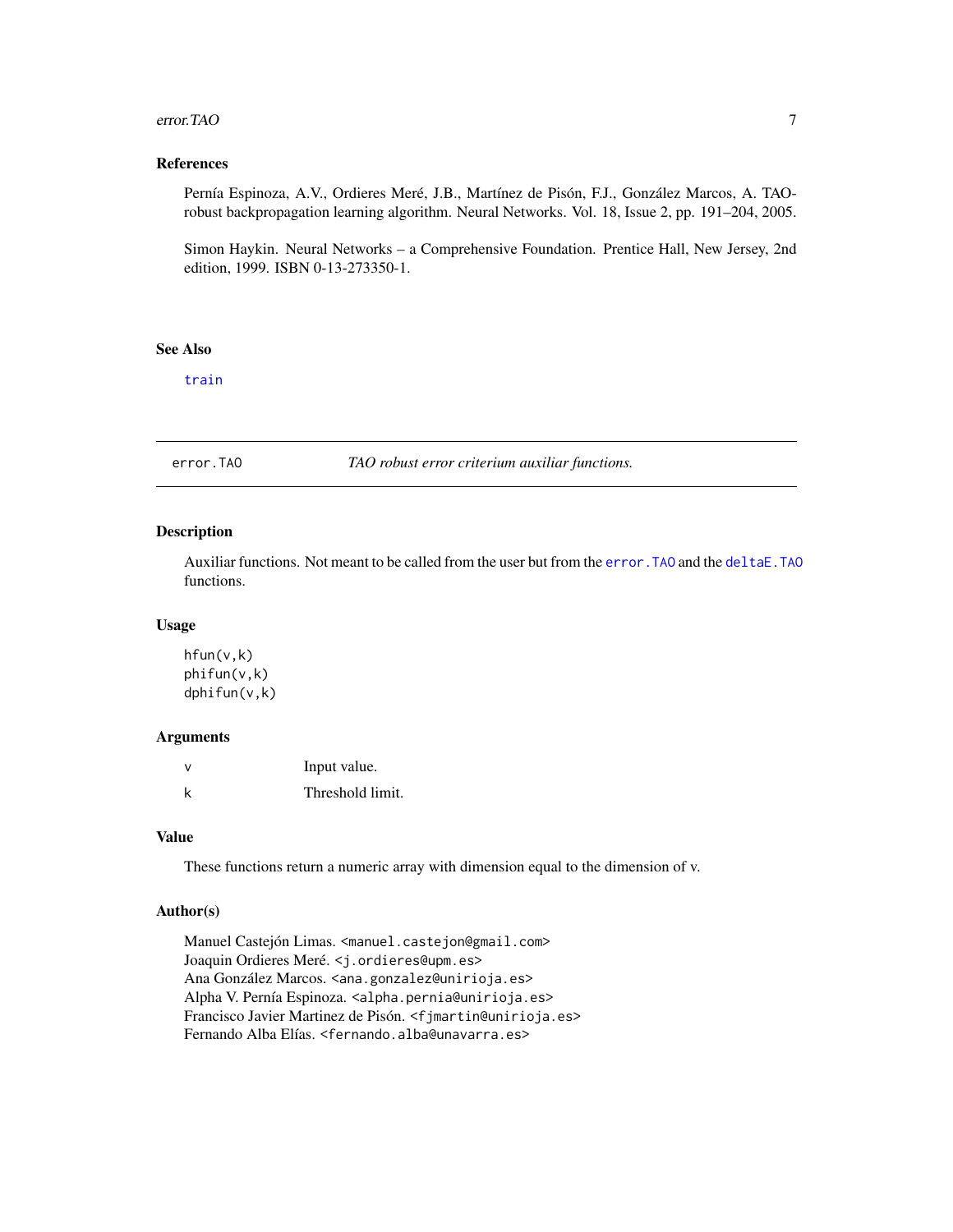## <span id="page-7-0"></span>References

Pernía Espinoza, A.V., Ordieres Meré, J.B., Martínez de Pisón, F.J., González Marcos, A. TAOrobust backpropagation learning algorithm. Neural Networks. Vol. 18, Issue 2, pp. 191–204, 2005.

Simon Haykin. Neural Networks – a Comprehensive Foundation. Prentice Hall, New Jersey, 2nd edition, 1999. ISBN 0-13-273350-1.

## See Also

[train](#page-16-1)

graphviz.MLPnet *Neural network graphic representation*

## Description

Creates a dot file, suitable to be processed with graphviz, containing a graphical representation of the netwok topology and some numerical information about the network parameters.

#### Usage

graphviz.MLPnet(net, filename, digits)

## Arguments

| net      | Neural Network.                                |
|----------|------------------------------------------------|
| filename | Name of the dot file to be written.            |
| digits   | Number of digits used to round the parameters. |

## Value

This function writes a file suitable to be postprocessed with the graphviz package. Thus, multiple formats can be obtained: ps, pdf, ...

## Author(s)

Manuel Castejón Limas. <manuel.castejon@gmail.com> Joaquin Ordieres Meré. <j.ordieres@upm.es> Ana González Marcos. <ana.gonzalez@unirioja.es> Alpha V. Pernía Espinoza. <alpha.pernia@unirioja.es> Francisco Javier Martinez de Pisón. <fjmartin@unirioja.es> Fernando Alba Elías. <fernando.alba@unavarra.es>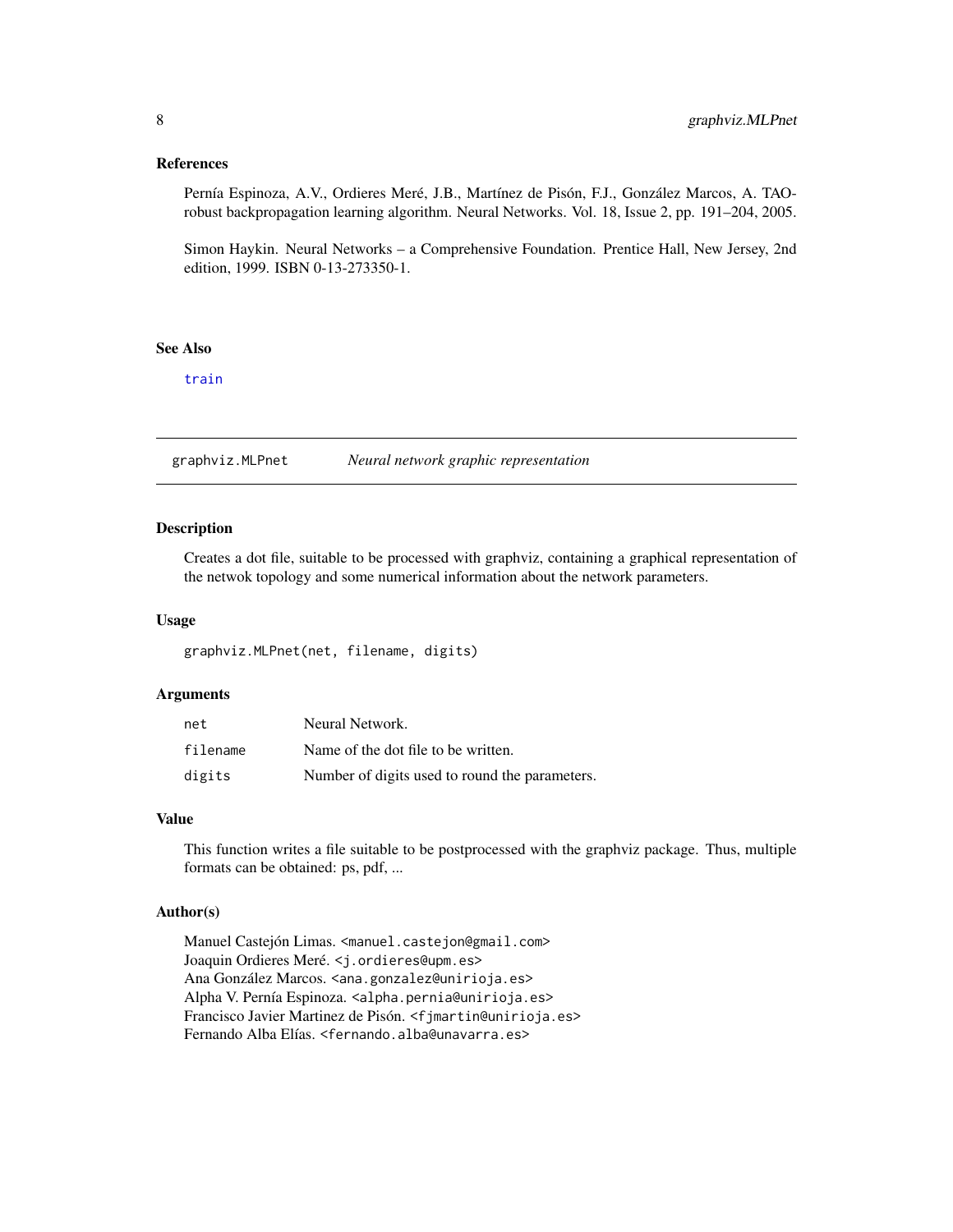## <span id="page-8-0"></span>init.MLPneuron 9

## References

http:\/\/www.graphviz.org

<span id="page-8-1"></span>init.MLPneuron *Neuron constructor.*

## Description

Creates a neuron according to the structure established by the AMORE package standard.

## Usage

init.MLPneuron(id, type, activation.function, output.links, output.aims, input.links, weights, bias, method, method.dep.variables)

## Arguments

| id                   | Numerical index of the neuron (so as to be refered in a network operation).                                                                                                                                                                                                                                      |
|----------------------|------------------------------------------------------------------------------------------------------------------------------------------------------------------------------------------------------------------------------------------------------------------------------------------------------------------|
| type                 | Either hidden or ouput, according to the layer the neuron belongs to.                                                                                                                                                                                                                                            |
| activation.function  |                                                                                                                                                                                                                                                                                                                  |
|                      | The name of the characteristic function of the neuron. It can be "pureline",<br>"tansig", "sigmoid" or even "custom" in case that the user wants to configure its<br>own activation function accordingly defining f0 and f1.                                                                                     |
| output.links         | The id's of the neurons that accept the output value of this neuron as an input.                                                                                                                                                                                                                                 |
| output.aims          | The location of the output of the neuron in the input set of the addressed neuron.<br>Gives answer to: Is this output the first, the second, the third, , input at the<br>addressed neuron?. Similarly for an output neuron: Is this output the first, the<br>second, the third, , element of the output vector? |
| input.links          | The id's of the neurons whose outputs work as inputs for this neuron. Positive<br>values represent that we take the outputs of other neurons as inputs. Negative<br>values represent the coordinates of the input vector to be considered as inputs.                                                             |
| weights              | The multiplying factors of the input values.                                                                                                                                                                                                                                                                     |
| bias                 | The bias summed to the weighted sum of the inputs.                                                                                                                                                                                                                                                               |
| method               | Prefered training method. Currently it can be:                                                                                                                                                                                                                                                                   |
|                      | • "ADAPTgd": Adaptative gradient descend.                                                                                                                                                                                                                                                                        |
|                      | • "ADAPTgdwm": Adaptative gradient descend with momentum.                                                                                                                                                                                                                                                        |
|                      | • "BATCHgd": BATCH gradient descend.                                                                                                                                                                                                                                                                             |
|                      | • "BATCHgdwm": BATCH gradient descend with momentum.                                                                                                                                                                                                                                                             |
| method.dep.variables |                                                                                                                                                                                                                                                                                                                  |
|                      | Variables used by the training methods:                                                                                                                                                                                                                                                                          |

• ADAPTgd method: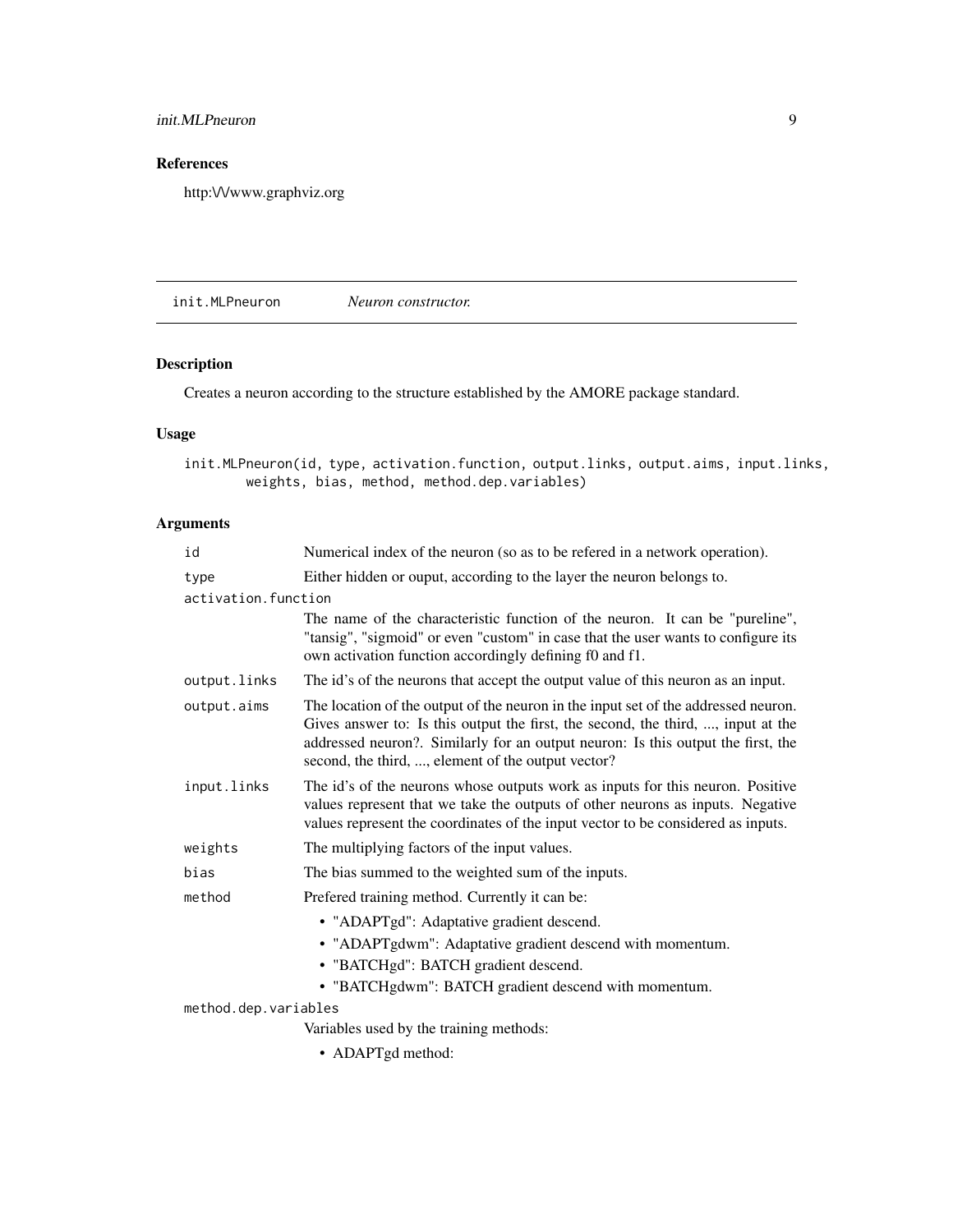- delta: Used in the backpropagation method.
- learning.rate: Learning rate parameter. Notice that we can use a different rate for each neuron.
- ADAPTgdwm method:
	- delta: Used in the backpropagation method.
	- learning.rate: Learning rate parameter. Notice that we can use a different rate for each neuron.
	- momentum: Momentum constant used in the backpropagation with momentum learning criterium.
	- former.weight.change: Last increment in the weight parameters. Used by the momentum training technique.
	- former.bias.change: Last increment in the bias parameter. Used by the momentum training technique.
- BATCHgd method:
	- delta: Used in the backpropagation method.
	- learning.rate: Learning rate parameter. Notice that we can use a different rate for each neuron.
	- sum.delta.x: Used as an acumulator of the changes to apply to the weight parameters in the batch training.
	- sum.delta.bias: Used as an acumulator of the changes to apply to the bias parameters in the batch training.
- BATCHgdwm method:
	- delta: Used in the backpropagation method.
	- learning.rate: Learning rate parameter. Notice that we can use a different rate for each neuron.
	- sum.delta.x: Used as an acumulator of the changes to apply to the weight parameters in the batch training.
	- sum.delta.bias: Used as an acumulator of the changes to apply to the bias parameters in the batch training.
	- momentum: Momentum constant used in the backpropagation with momentum learning criterium.
	- former.weight.change: Last increment in the weight parameters. Used by the momentum training technique.
	- former.bias.change: Last increment in the bias parameter. Used by the momentum training technique.

## Value

*init.MLPneuron* returns a single neuron. Mainly used to create a neural network object.

## Author(s)

Manuel Castejón Limas. <manuel.castejon@gmail.com> Joaquin Ordieres Meré. <j.ordieres@upm.es> Ana González Marcos. <ana.gonzalez@unirioja.es> Alpha V. Pernía Espinoza. <alpha.pernia@unirioja.es>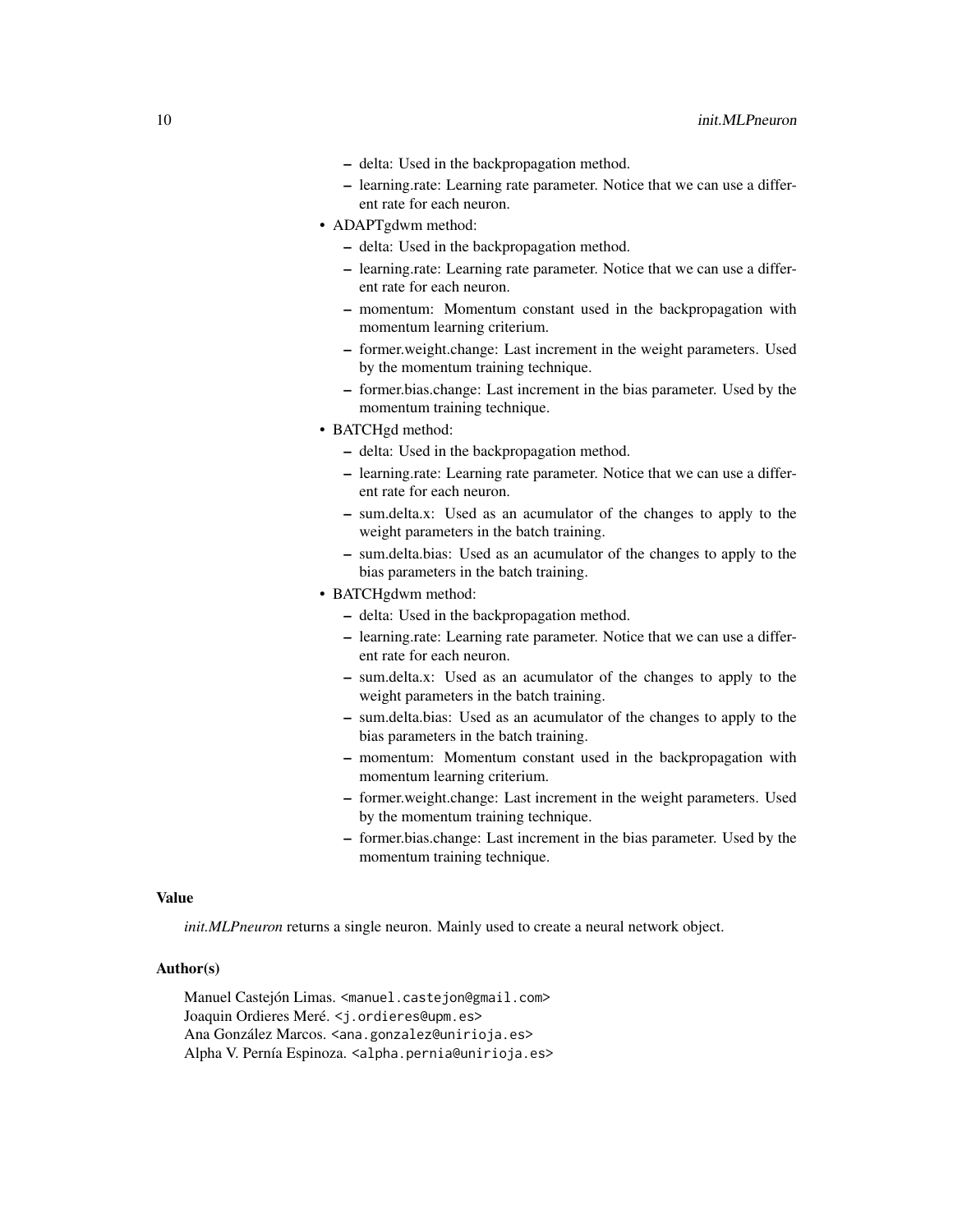#### <span id="page-10-0"></span> $newff$  11

Francisco Javier Martinez de Pisón. <fjmartin@unirioja.es> Fernando Alba Elías. <fernando.alba@unavarra.es>

## See Also

[newff](#page-10-1), [random.init.MLPnet](#page-12-1), [random.init.MLPneuron](#page-13-1), [select.activation.function](#page-14-1) , [init.MLPneuron](#page-8-1)

<span id="page-10-1"></span>newff *Create a Multilayer Feedforward Neural Network*

## Description

Creates a feedforward artificial neural network according to the structure established by the AMORE package standard.

## Usage

```
newff(n.neurons, learning.rate.global, momentum.global, error.criterium, Stao,
hidden.layer, output.layer, method)
```
## Arguments

| n.neurons            | Numeric vector containing the number of neurons of each layer. The first el-<br>ement of the vector is the number of input neurons, the last is the number of<br>output neurons and the rest are the number of neuron of the different hidden<br>layers. |
|----------------------|----------------------------------------------------------------------------------------------------------------------------------------------------------------------------------------------------------------------------------------------------------|
| learning.rate.global |                                                                                                                                                                                                                                                          |
|                      | Learning rate at which every neuron is trained.                                                                                                                                                                                                          |
| momentum.global      |                                                                                                                                                                                                                                                          |
|                      | Momentum for every neuron. Needed by several training methods.                                                                                                                                                                                           |
| error.criterium      |                                                                                                                                                                                                                                                          |
|                      | Criterium used to measure to proximity of the neural network prediction to its<br>target. Currently we can choose amongst:                                                                                                                               |
|                      | • "LMS": Least Mean Squares.                                                                                                                                                                                                                             |
|                      | • "LMLS": Least Mean Logarithm Squared (Liano 1996).                                                                                                                                                                                                     |
|                      | • "TAO": TAO Error (Pernia, 2004).                                                                                                                                                                                                                       |
| Stao                 | Stao parameter for the TAO error criterium. Unused by the rest of criteria.                                                                                                                                                                              |
| hidden.layer         | Activation function of the hidden layer neurons. Available functions are:                                                                                                                                                                                |
|                      | • "purelin".                                                                                                                                                                                                                                             |
|                      | • "tansig".                                                                                                                                                                                                                                              |
|                      | • "sigmoid".                                                                                                                                                                                                                                             |
|                      | • "hardlim".                                                                                                                                                                                                                                             |
|                      | • "custom": The user must manually define the f0 and f1 elements of the                                                                                                                                                                                  |
|                      | neurons.                                                                                                                                                                                                                                                 |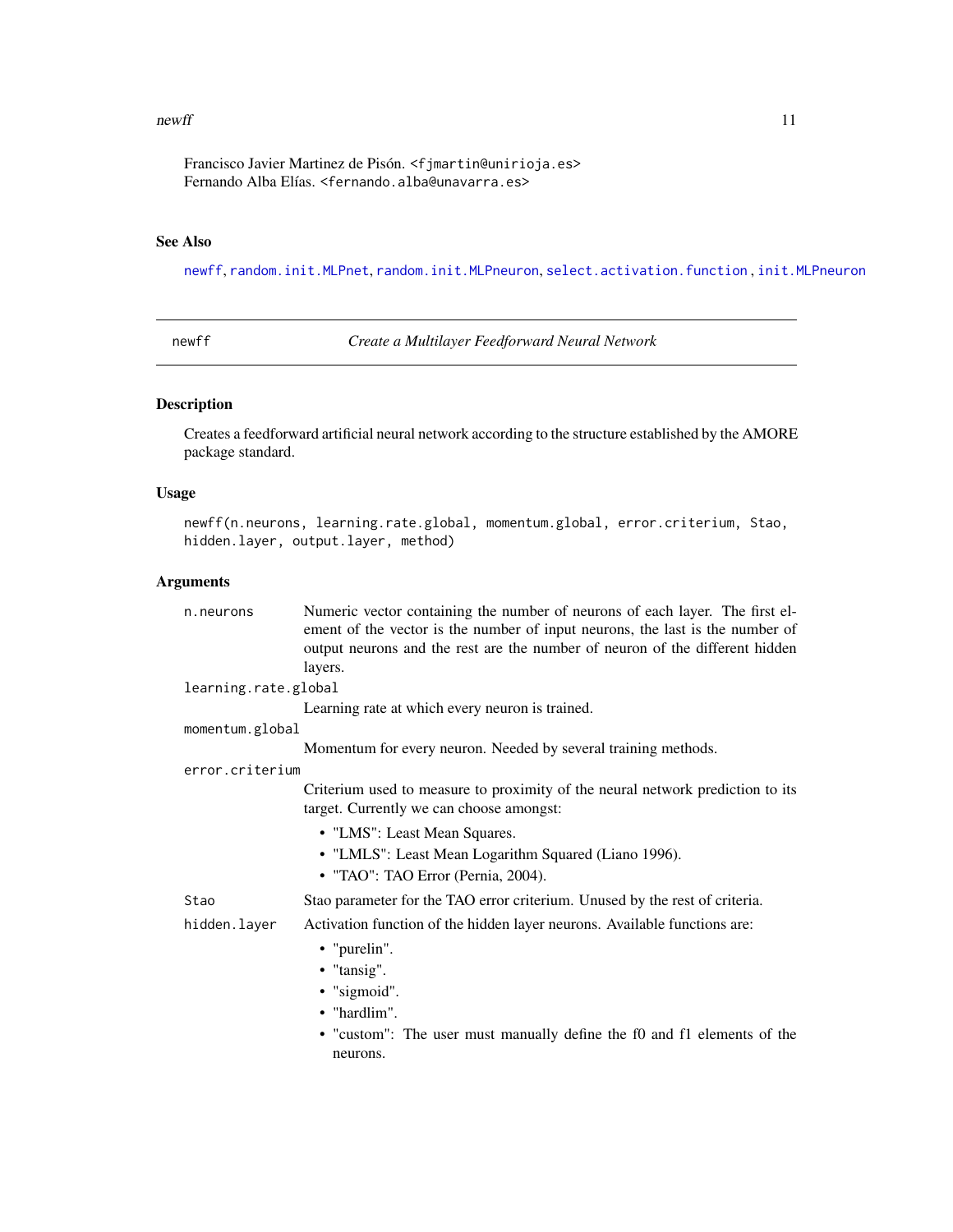<span id="page-11-0"></span>

| output.layer | Activation function of the hidden layer neurons according to the former list<br>shown above. |
|--------------|----------------------------------------------------------------------------------------------|
| method       | Prefered training method. Currently it can be:                                               |
|              | • "ADAPTgd": Adaptative gradient descend.                                                    |
|              | • "ADAPTgdwm": Adaptative gradient descend with momentum.                                    |
|              | • "BATCHgd": BATCH gradient descend.                                                         |
|              | • "BATCHgdwm": BATCH gradient descend with momentum.                                         |

#### Value

*newff* returns a multilayer feedforward neural network object.

#### Author(s)

Manuel Castejón Limas. <manuel.castejon@gmail.com> Joaquin Ordieres Meré. Ana González Marcos. Alpha V. Pernía Espinoza. Eliseo P. Vergara Gonzalez. Francisco Javier Martinez de Pisón. Fernando Alba Elías.

#### References

Pernía Espinoza, A.V., Ordieres Meré, J.B., Martínez de Pisón, F.J., González Marcos, A. TAOrobust backpropagation learning algorithm. Neural Networks. Vol. 18, Issue 2, pp. 191–204, 2005.

Simon Haykin. Neural Networks – a Comprehensive Foundation. Prentice Hall, New Jersey, 2nd edition, 1999. ISBN 0-13-273350-1.

#### See Also

[init.MLPneuron](#page-8-1), [random.init.MLPnet](#page-12-1), [random.init.MLPneuron](#page-13-1), [select.activation.function](#page-14-1)

## Examples

#Example 1

```
library(AMORE)
# P is the input vector
P <- matrix(sample(seq(-1,1,length=1000), 1000, replace=FALSE), ncol=1)
# The network will try to approximate the target P^2
target <- P^2
# We create a feedforward network, with two hidden layers.
# The first hidden layer has three neurons and the second has two neurons.
# The hidden layers have got Tansig activation functions and the output layer is Purelin.
net <- newff(n.neurons=c(1,3,2,1), learning.rate.global=1e-2, momentum.global=0.5,
        error.criterium="LMS", Stao=NA, hidden.layer="tansig",
        output.layer="purelin", method="ADAPTgdwm")
result <- train(net, P, target, error.criterium="LMS", report=TRUE, show.step=100, n.shows=5)
y <- sim(result$net, P)
plot(P,y, col="blue", pch="+")
```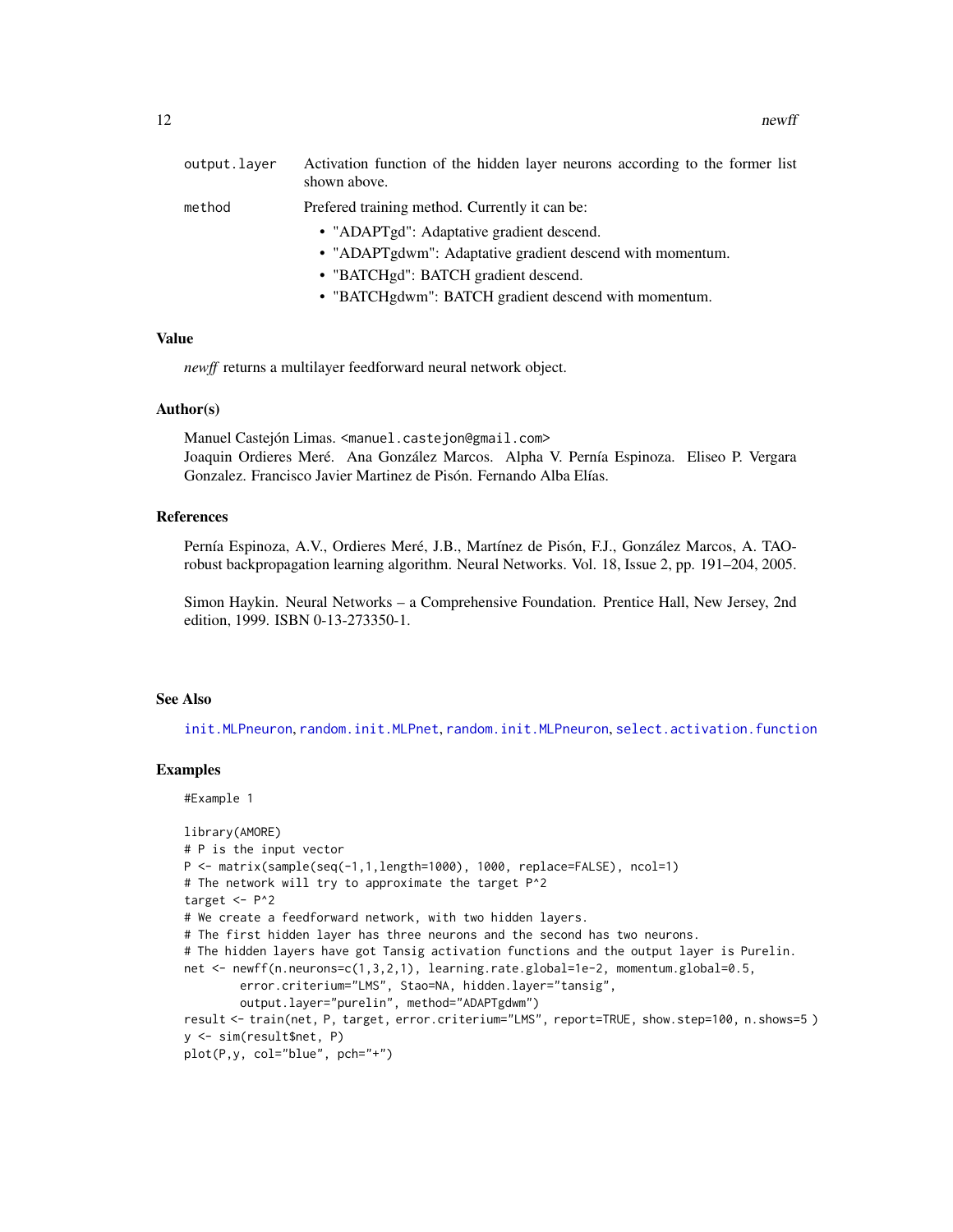```
points(P,target, col="red", pch="x")
```
<span id="page-12-1"></span>random.init.MLPnet *Initialize the network with random weigths and biases.*

#### Description

Provides random values to the network weights and biases so as to start with. Basically it applies the random.init.MLPneuron function to every neuron in the network.

#### Usage

```
random.init.MLPnet(net)
```
## Arguments

net The neural network object

#### Value

*random.init.MLPnet* returns the input network with weights and biases changed randomly.

## Author(s)

Manuel Castejón Limas. <manuel.castejon@gmail.com> Joaquin Ordieres Meré. <j.ordieres@upm.es> Ana González Marcos. <ana.gonzalez@unirioja.es> Alpha V. Pernía Espinoza. <alpha.pernia@unirioja.es> Francisco Javier Martinez de Pisón. <fjmartin@unirioja.es> Fernando Alba Elías. <fernando.alba@unavarra.es>

## See Also

[random.init.MLPneuron](#page-13-1), [init.MLPneuron](#page-8-1), [newff](#page-10-1)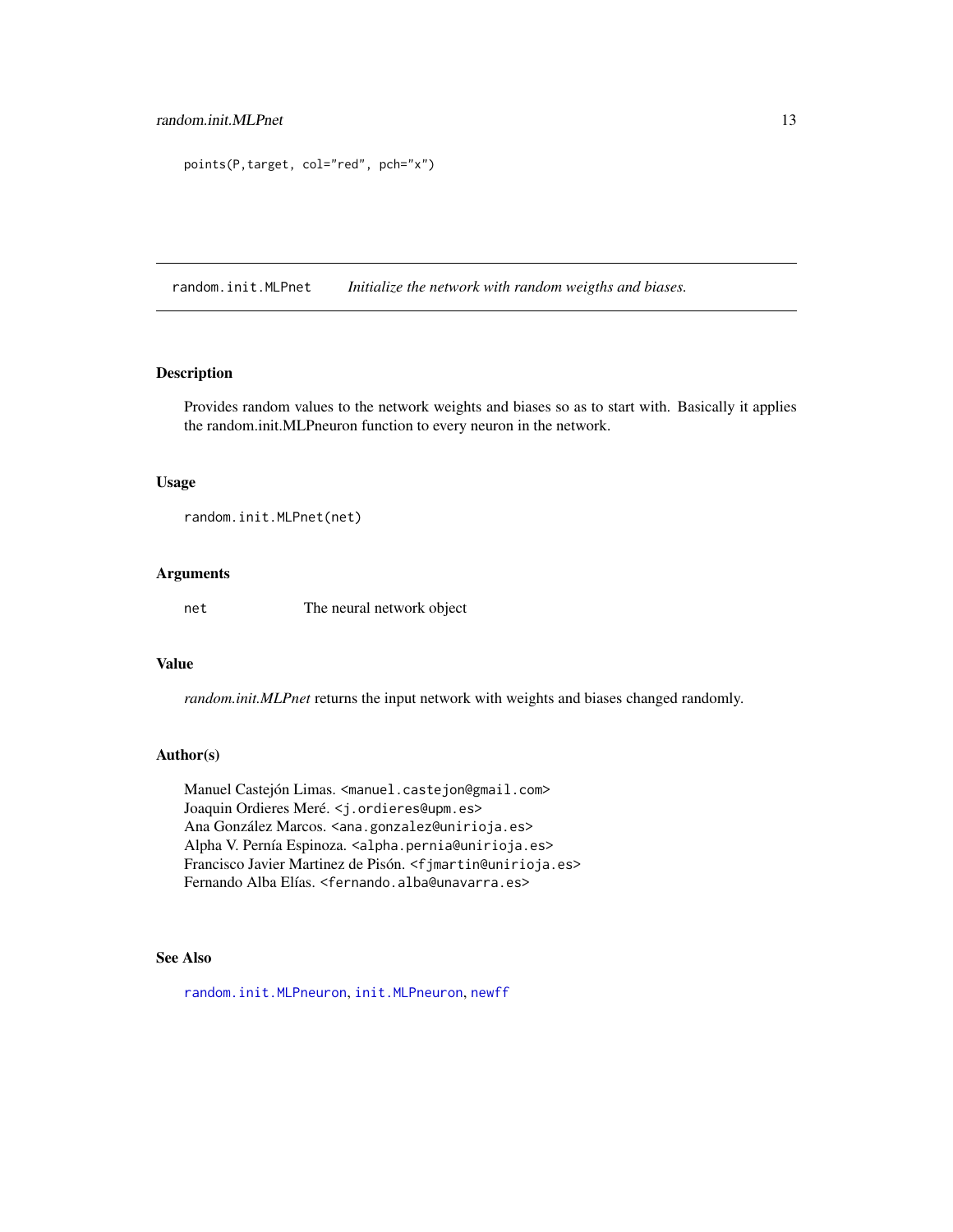<span id="page-13-1"></span><span id="page-13-0"></span>random.init.MLPneuron *Initialize the neuron with random weigths and bias.*

#### Description

Provides random values to the neuron weights and bias so as to start with. It is usually called by the random.init.NeuralNet function during the construction of the neural object by the *newff* function.

#### Usage

random.init.MLPneuron(net.number.weights, neuron)

#### Arguments

net.number.weights Number of bias and weight parameters of the neural network the neuron belongs to. neuron The neuron object.

#### Details

The values are assigned according to the suggestions of Haykin.

#### Value

*random.init.MLPneuron* returns the input neuron with bias and weights changed randomly.

## Author(s)

Manuel Castejón Limas. <manuel.castejon@gmail.com> Joaquin Ordieres Meré. <j.ordieres@upm.es> Ana González Marcos. <ana.gonzalez@unirioja.es> Alpha V. Pernía Espinoza. <alpha.pernia@unirioja.es> Francisco Javier Martinez de Pisón. <fjmartin@unirioja.es> Fernando Alba Elías. <fernando.alba@unavarra.es>

#### References

Simon Haykin. Neural Networks – a Comprehensive Foundation. Prentice Hall, New Jersey, 2nd edition, 1999. ISBN 0-13-273350-1.

#### See Also

[random.init.MLPnet](#page-12-1), [init.MLPneuron](#page-8-1), [newff](#page-10-1)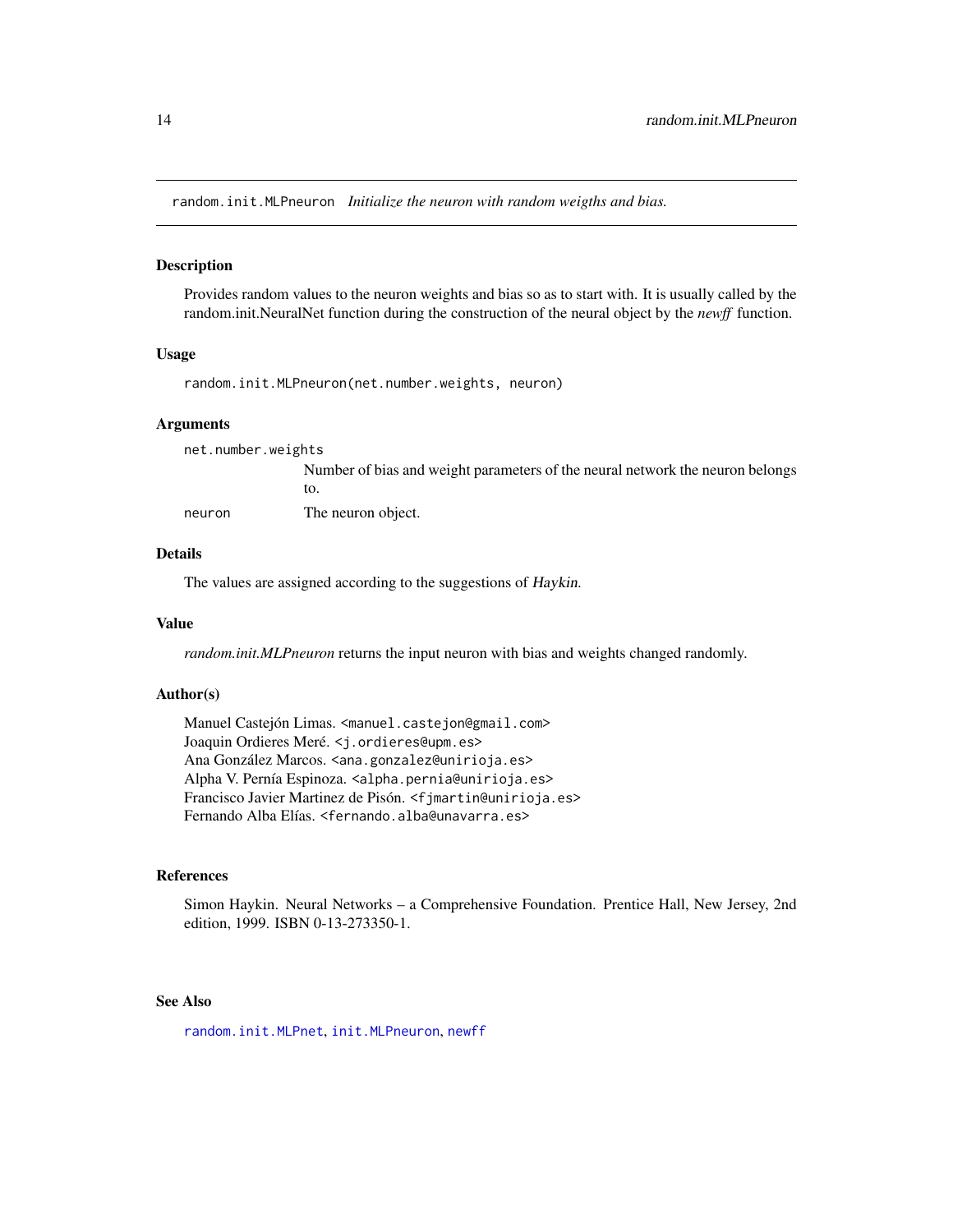<span id="page-14-1"></span><span id="page-14-0"></span>select.activation.function

*Provides R code of the selected activation function.*

## Description

Provides random values to the neuron weights and bias so as to start with. It is usually called by the random.init.NeuralNet function during the construction of the neural object by the *newff* function.

## Usage

select.activation.function(activation.function)

## Arguments

activation.function

Activation function name. Currently the user may choose amongst *purelin*, *tansig*, *sigmoid*, *hardlim* and *custom*. If *custom* is chosen the the user must manually assign the neuron *f0* and *f1* functions.

#### Value

*select.activation.function* returns a list with two elements. The first,  $f0$  is the R code selected to serve as the neuron activation function. The second,  $fI$  is the R code of the activation function derivative.

## Author(s)

Manuel Castejón Limas. <manuel.castejon@gmail.com> Joaquin Ordieres Meré. <j.ordieres@upm.es> Ana González Marcos. <ana.gonzalez@unirioja.es> Alpha V. Pernía Espinoza. <alpha.pernia@unirioja.es> Francisco Javier Martinez de Pisón. <f jmartin@unirioja.es> Fernando Alba Elías. <fernando.alba@unavarra.es>

## See Also

[init.MLPneuron](#page-8-1), [newff](#page-10-1)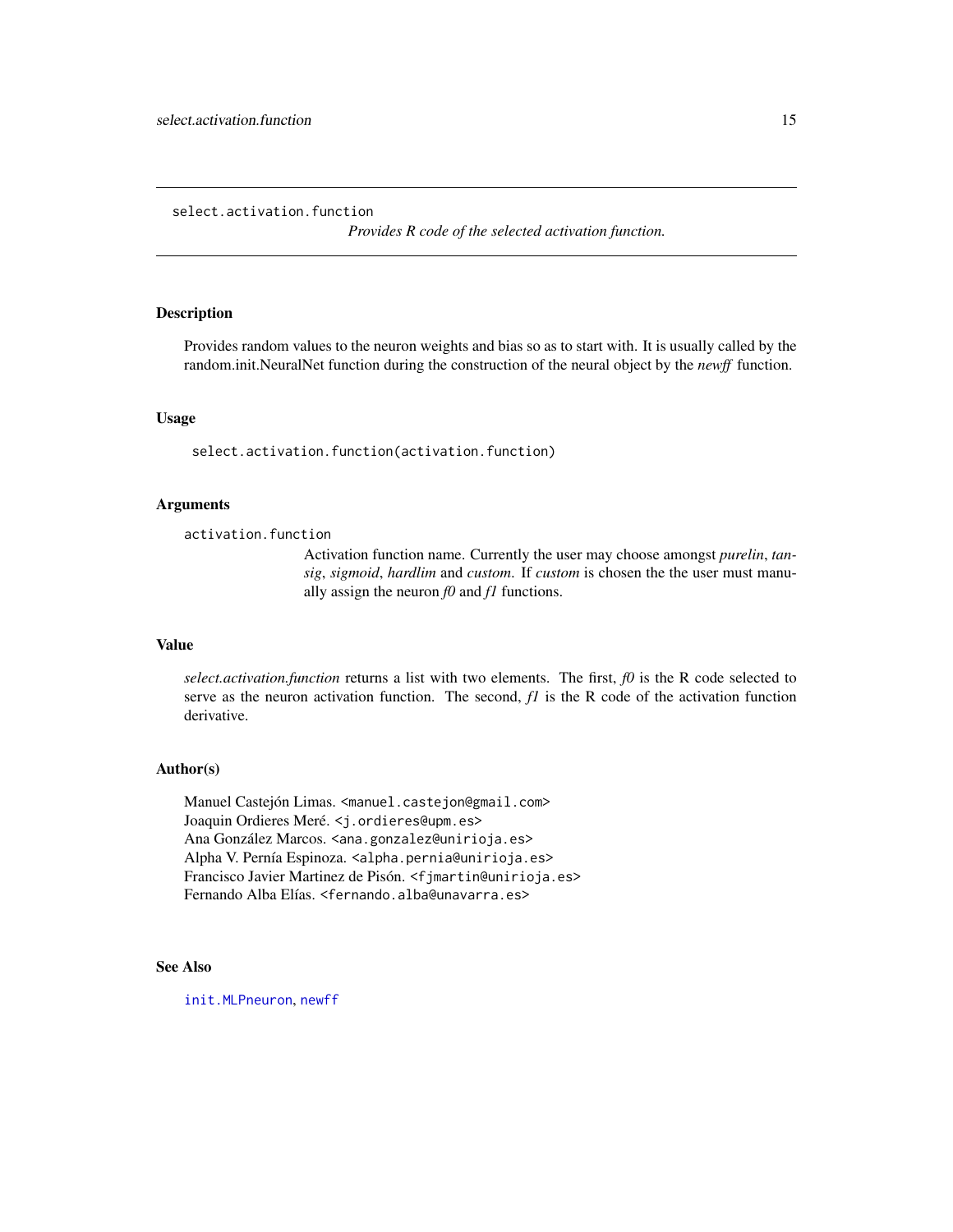<span id="page-15-0"></span>

This function calculates the output values of the neural network for a given data set. Various versions are provided according to different degrees of C code conversion. The *sim.MLPnet* function is the latest and quickest.

#### Usage

 $sim(net,P,...)$ #sim.MLPnet(net,P,...)

#### Arguments

| $\cdot$ $\cdot$ $\cdot$ | Currently, the parameters below are accepted. |
|-------------------------|-----------------------------------------------|
| net                     | Neural Network to simulate.                   |
| P                       | Data Set input values.                        |

## Value

This function returns a matrix containing the output values of the neural network for the given data set.

## Author(s)

Manuel Castejón Limas. <manuel.castejon@gmail.com> Joaquin Ordieres Meré <j.ordieres@upm.es> Ana González Marcos. <ana.gonzalez@unirioja.es> Alpha V. Pernía Espinoza. <alpha.pernia@unirioja.es> Francisco Javier Martinez de Pisón <fjmartin@unirioja.es> Fernando Alba Elías. <fernando.alba@unavarra.es>

#### References

Simon Haykin. Neural Networks – a Comprehensive Foundation. Prentice Hall, New Jersey, 2nd edition, 1999. ISBN 0-13-273350-1.

## See Also

[newff](#page-10-1)[,train](#page-16-1)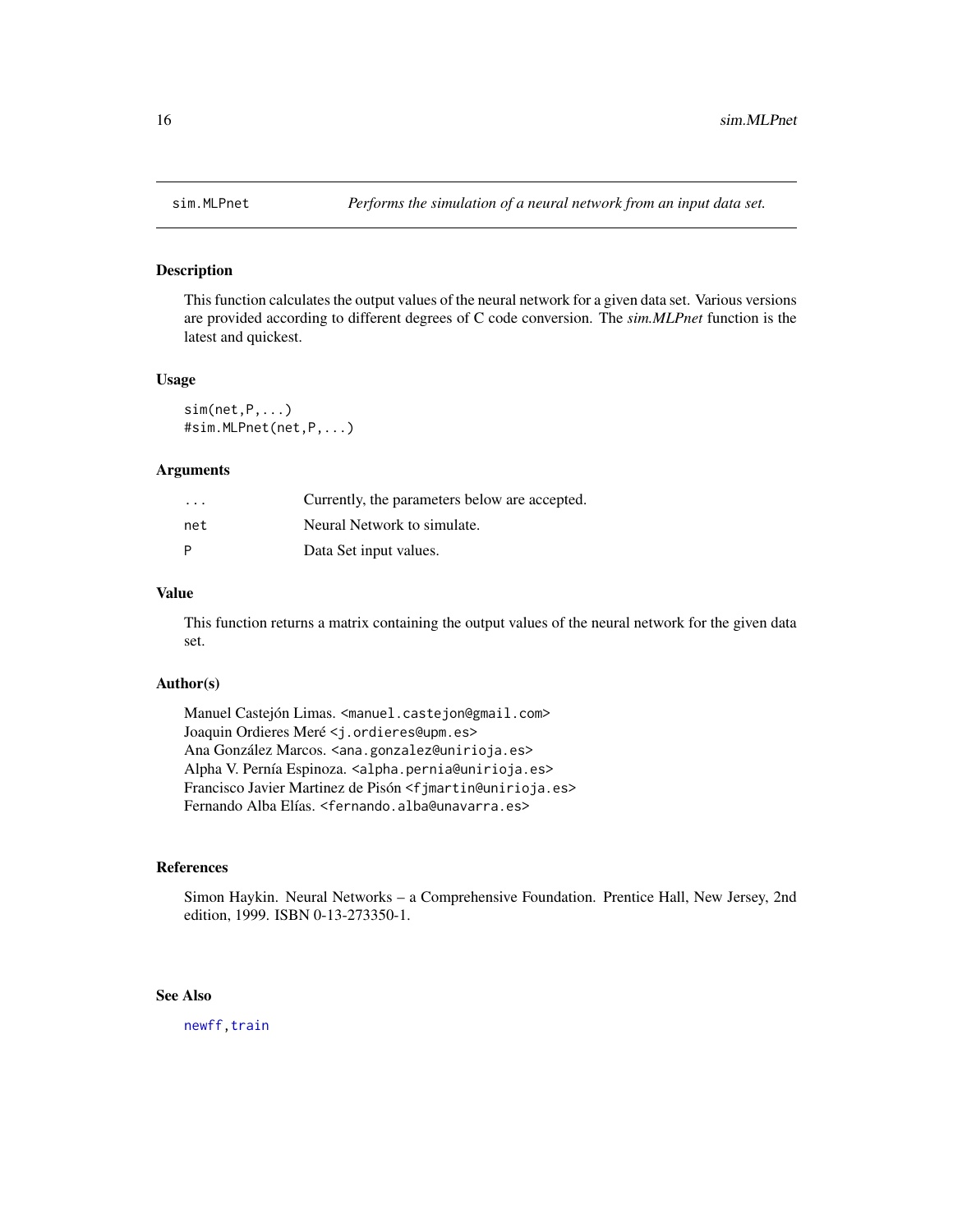<span id="page-16-1"></span><span id="page-16-0"></span>For a given data set (training set), this function modifies the neural network weights and biases to approximate the relationships amongst variables present in the training set. These may serve to satisfy several needs, i.e. fitting non-linear functions.

## Usage

```
train(net, P, T, Pval=NULL, Tval=NULL, error.criterium="LMS", report=TRUE,
n.shows, show.step, Stao=NA,prob=NULL,n.threads=0L)
```
## Arguments

| net             | Neural Network to train.                                                                                                                                                    |
|-----------------|-----------------------------------------------------------------------------------------------------------------------------------------------------------------------------|
| P               | Training set input values.                                                                                                                                                  |
| T               | Training set output values                                                                                                                                                  |
| Pval            | Validation set input values for optional early stopping.                                                                                                                    |
| Tval            | Validation set output values for optional early stopping.                                                                                                                   |
| error.criterium |                                                                                                                                                                             |
|                 | Criterium used to measure the goodness of fit: "LMS", "LMLS", "TAO".                                                                                                        |
| Stao            | Initial value of the S parameter used by the TAO algorithm.                                                                                                                 |
| report          | Logical value indicating whether the training function should keep quiet or<br>should provide graphical/written information during the training process in-<br>stead.       |
| n.shows         | Number of times to report (if report is TRUE). The total number of training<br>epochs is n.shows times show.step.                                                           |
| show.step       | Number of epochs to train non-stop until the training function is allow to report.                                                                                          |
| prob            | Vector with the probabilities of each sample so as to apply resampling training.                                                                                            |
| n.threads       | Number of threads to spawn for the BATCH* training methods. If $\langle 1$ , spawns<br>NumberProcessors-1 threads. If no OpenMP is found, this argument will be<br>ignored. |

## Value

This function returns a list with two elements: the trained Neural Network object with weights and biases adjusted by the adaptative backpropagation with momentum method and a matrix with the errors obtained during the training. If the validation set is provided, the early stopping technique is applied.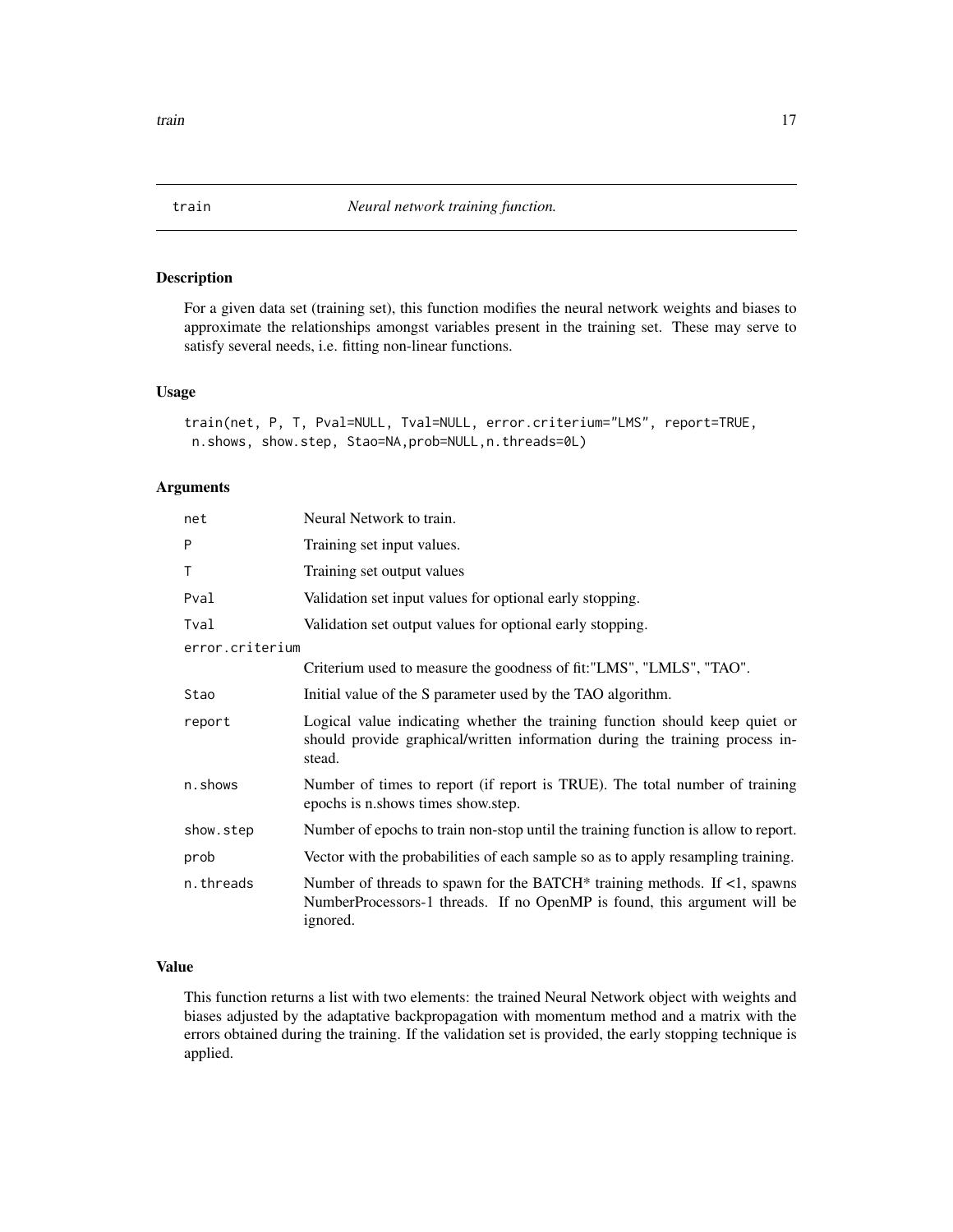<span id="page-17-0"></span>18 training.report

## Author(s)

Manuel Castejón Limas. <manuel.castejon@gmail.com> Joaquin Ordieres Meré <j.ordieres@upm.es> Ana González Marcos. <ana.gonzalez@unirioja.es> Alpha V. Pernía Espinoza. <alpha.pernia@unirioja.es> Francisco Javier Martinez de Pisón. <fjmartin@unirioja.es> Fernando Alba Elías. <fernando.alba@unavarra.es>

## References

Pernía Espinoza, A.V., Ordieres Meré, J.B., Martínez de Pisón, F.J., González Marcos, A. TAOrobust backpropagation learning algorithm. Neural Networks. Vol. 18, Issue 2, pp. 191–204, 2005.

Simon Haykin. Neural Networks – a Comprehensive Foundation. Prentice Hall, New Jersey, 2nd edition, 1999. ISBN 0-13-273350-1.

## See Also

[newff](#page-10-1)

training.report *Neural network training report generator function.*

#### Description

Function in charge of reporting the behavior of the network training. The users should modify this function according to their needs.

## Usage

training.report(net,P,T, idx.show, error.criterium)

#### **Arguments**

| net             | Neural Network to train.                       |
|-----------------|------------------------------------------------|
| P               | Training set input values.                     |
| T.              | Training set output values                     |
| idx.show        | Current show index.                            |
| error.criterium |                                                |
|                 | Criterium used to measure the goodness of fit. |

Value

This function does not return any value. Just useful for printing and plotting.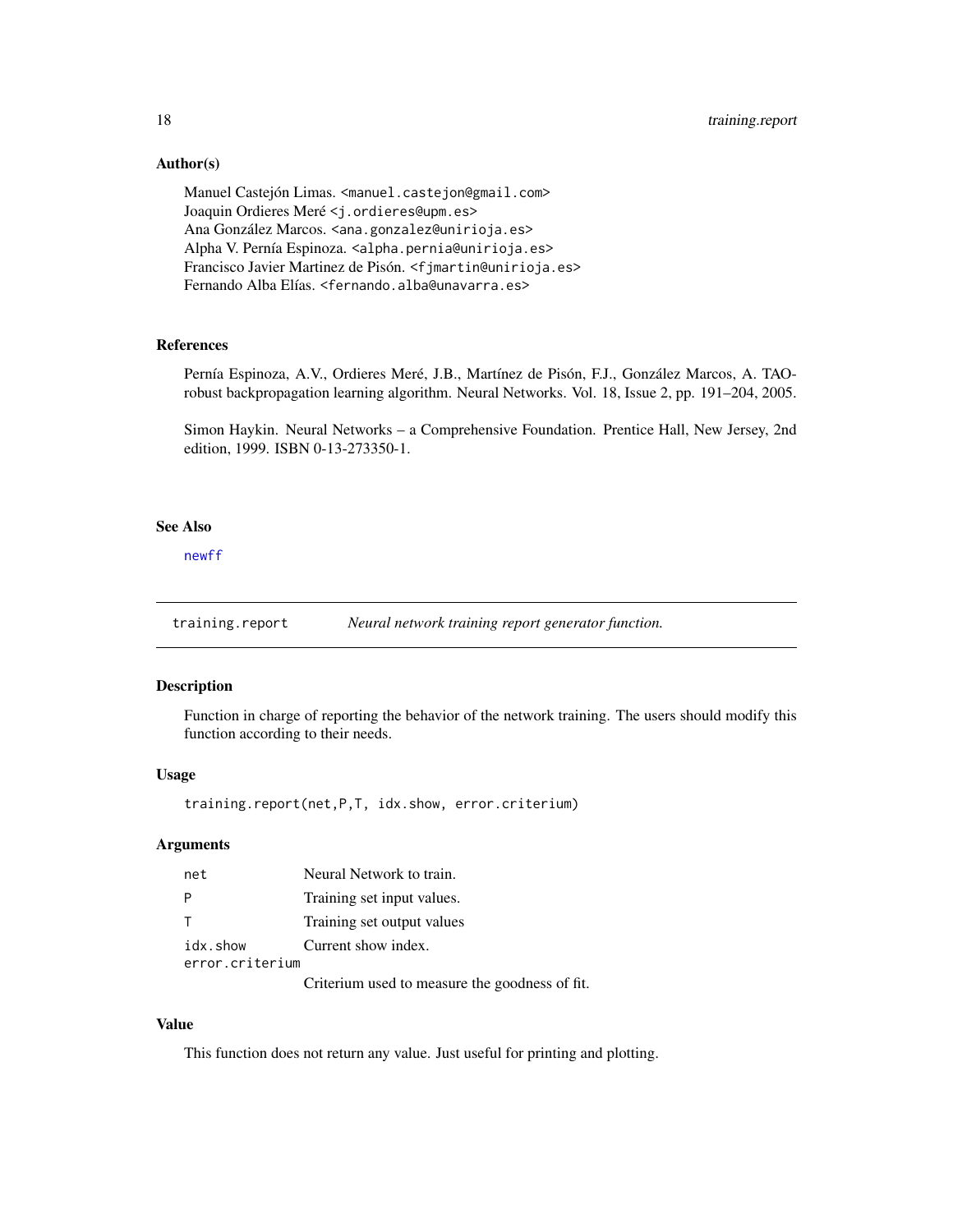## <span id="page-18-0"></span>training.report 19

## Author(s)

Manuel Castejón Limas. <manuel.castejon@gmail.com> Joaquin Ordieres Meré. <j.ordieres@upm.es> Ana González Marcos. <ana.gonzalez@unirioja.es> Alpha V. Pernía Espinoza. <alpha.pernia@unirioja.es> Francisco Javier Martinez de Pisón. <fjmartin@unirioja.es> Fernando Alba Elías. <fernando.alba@unavarra.es>

## References

Simon Haykin. Neural Networks – a Comprehensive Foundation. Prentice Hall, New Jersey, 2nd edition, 1999. ISBN 0-13-273350-1.

## See Also

[train](#page-16-1)